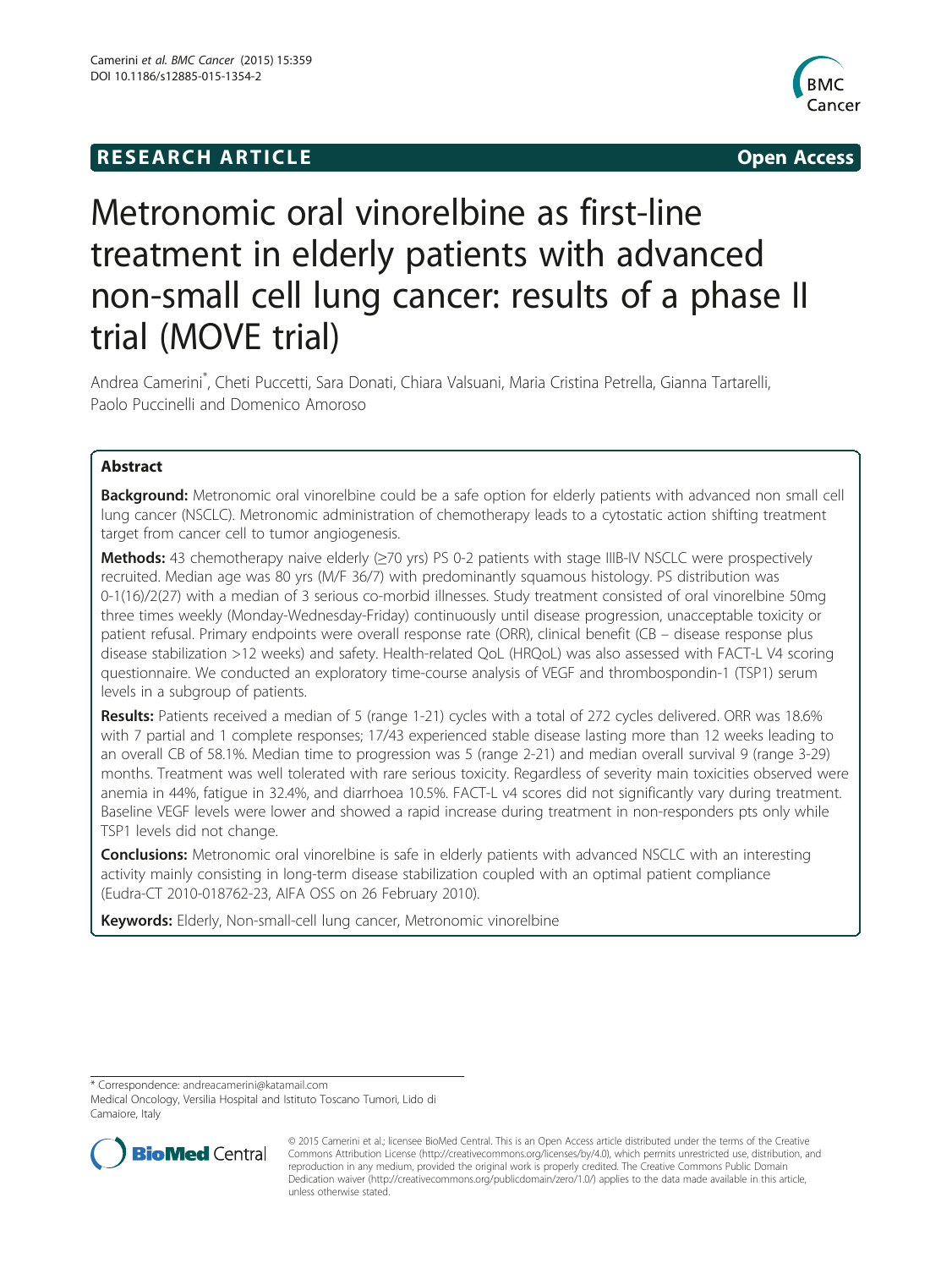#### Background

Non-small cell lung cancer (NSCLC) is the leading cause of cancer death in Western World [\[1](#page-5-0)]. The majority of diagnosis occurs at an advanced stage and available treatments are still unsatisfactory. More than 50% of cases of advanced NSCLC are diagnosed in patients older than age 65 years, and approximately 30% to 40% in patients older than age 70 years [\[2](#page-5-0)]. Elderly patients represent an unique setting in which the risk/benefit ratio of treatment should be carefully evaluated. They often present with medical comorbidities and social problems that make the selection of the optimal treatment quite challenging [\[3](#page-5-0)]. Chemotherapy with a single agent is an appropriate therapeutic option suitable for a large number of elderly patients with advanced NSCLC [\[4](#page-5-0)]. Among available drugs, both infusion and oral vinorelbine (VNR) is widely used with a favorable and foreseeable toxicity profile especially suitable for elderly and/or fragile patients [[5,6](#page-5-0)]. Metronomic chemotherapy (MC) offers the advantage to higher overall drug dose without worsening safety. It contemplates the fractionated, frequent and long term administration of single drug doses without breaks until disease progression or unacceptable toxicity. MC acts as a cytostatic (noncytotoxic) treatment developed to overcome drug resistance by shifting the therapeutic target from tumor cells to tumor vasculature, thus counteracting tumor regrowth that may occur between chemotherapy cycles [[7](#page-5-0)]. Oral metronomic VNR has been tested in three phase I trials setting 50 mg three times a week (Monday-Wednesday-Friday) as the reference dose. These trials highlighted the excellent safety of this schedule and pointed out its activity [[8](#page-5-0)-[10](#page-5-0)]. Moreover, in the paper by Briasoulis et al. [[8](#page-5-0)] authors found significant treatment-induced variations in some endogenous neo-angiogenesis regulators so steering towards modulation of such pathway to get the anticancer effect.

On these grounds, we conducted the MOVE phase II trial to explore the role of oral metronomic VNR as single agent in the first-line treatment of elderly patients with advanced NSCLC.

#### Methods

#### Eligibility criteria

Chemotherapy naive patients aged 70 years or older able to take oral medications with hystologically or cytologically confirmed, stage IIIB (not suitable for surgery and chemo-radiotherapy) or IV NSCLC according to UICC-TNM 7th edition with RECIST 1.1 measurable disease were eligible for the study. Additional entry criteria included ECOG PS 0–2, a life expectancy of at least 3 months, adequate bone marrow reserve and adequate hepatic and renal function. We excluded patients with previous (within 5 years) or concomitant malignancies, symptomatic brain metastases and activating epidermal

growth factor receptor (EGFR) mutations. Concomitant radiotherapy was not allowed. Written informed consent was obtained before study entry and study procedures were in accordance with Helsinki Declaration. This trial received approval by local Ethical Committee (Comitato Etico AUSl 12 di Viareggio) and was registered with Eudra-CT n° 2010-018762-23 and appears on Agenzia Italiana del Farmaco (AIFA) observatory on February 26th 2010. Baseline evaluation included medical history, physical examination, symptom assessment, PS determination, complete blood cell count and serum chemistry. Baseline staging consisted computed tomography (CT) scan of the thorax and upper abdomen. Brain CT and bone scan were reserved to symptomatic patients. Health-related quality of life (HRQoL) was assessed at baseline, during treatment and at study-end by mean of the Italian version of FACT-L v4 questionnaire. We consider the following as serious co-morbid illnesses: Heart disease (previous myocardial infarction, heart failure, valvular heart disease and serious arrhythmias), chronic obstructive pulmonary disease (COPD), diabetes, cerebral or peripheral vascular disease, chronic renal failure, hepatitis and/or cirrosis, hypertension and severe auto-immune diseases.

#### Study design and treatment

Oral vinorelbine was administered at the dose of 50 mg (one capsule of 20 mg plus one of 30 mg) three times weekly on Monday, Wednesday and Friday continuously until disease progression, patient refusal or excessive toxicity. Vinorelbine capsules were taken after a meal without chewing or sucking the capsules. No primary prophylaxis with antiemetics was recommended but delivered upon request. In case of diarrhoea loperamide was recommended. Granulocyte colony-stimulating factors were allowed in grade 3 neutropenia with fever lasting ≥3 days or in case of grade 4 neutropenia. The use of erythropoietin was allowed. We consider three weeks as a cycle. Patients took treatment at home. Patients were seen every cycle and complete blood cell count and serum chemistry were performed. Dose adjustment was made as follow: if grade 3/4 hematologic or non-hematologic toxicity or persistent grade 2 toxicity with impact on daily activities occurred at any time during cycle, dose was reduced to 30 mg three times weekly at first occurrence and to 20 mg three times weekly at second occurrence. If grade 3/4 toxicity still occurs treatment was permanently stopped. Patients received any other palliative treatment needed.

#### Disease assessment and study objectives

Disease evaluation was performed with chest/upper abdomen CT every nine weeks during treatment. During follow-up disease evaluation was performed every three months. Primary end-points were response rate (RR) (according to RECIST 1.1 criteria), clinical benefit (CB –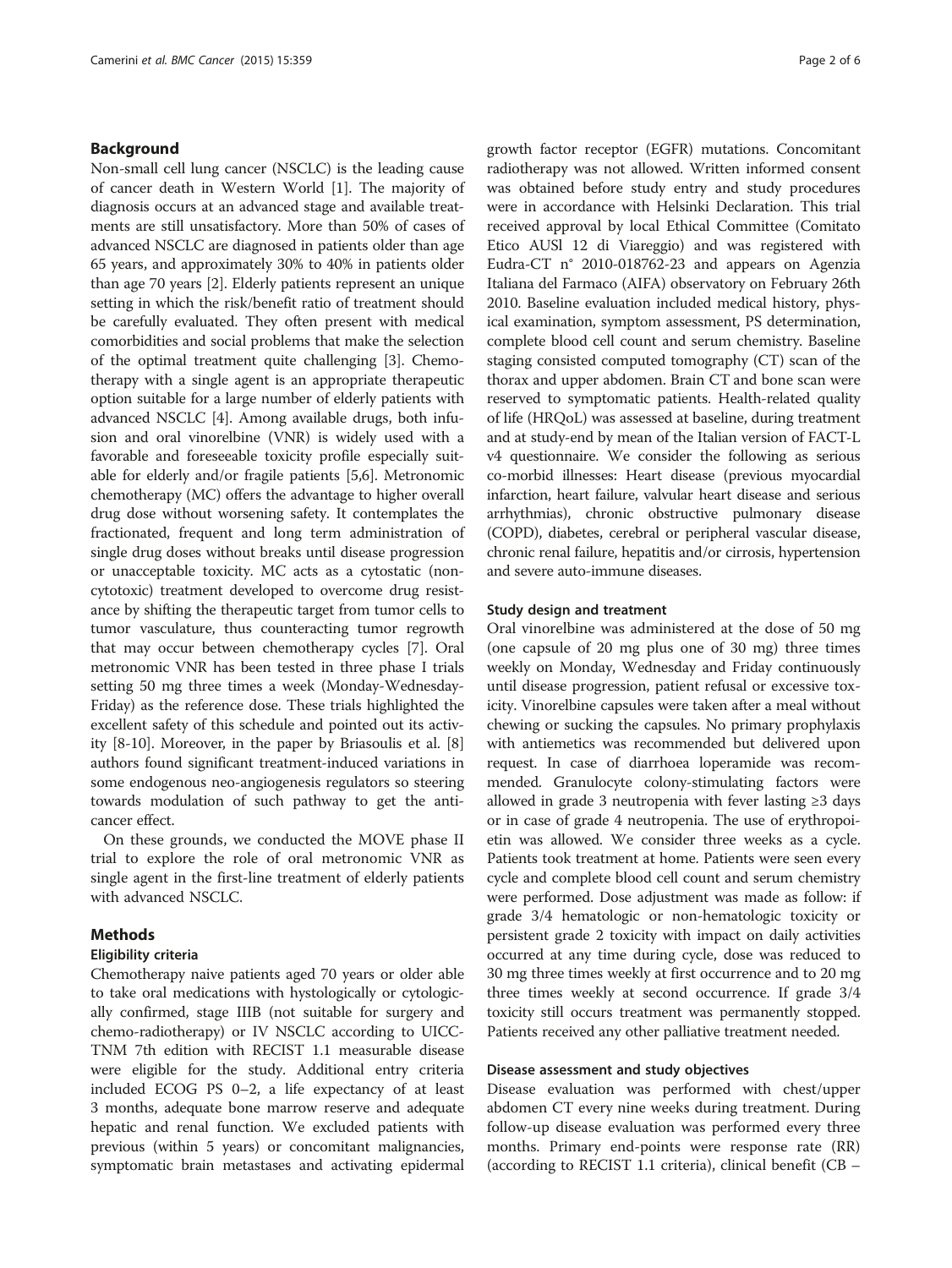defined as RR plus stable disease lasting more than 12 weeks) and safety. Secondary end-points were time to progression (TTP), overall survival (OS) and HRQoL. Complete and partial responses were defined according to RECIST 1.1. TTP was calculated from the date of treatment start to the date of first-documented progression or patient death. OS was defined as the time interval between the start of study treatment and death or last follow-up contact. Adverse events were recorded according to the CTCAE v3.0.

#### Exploratory VEGF and thrombospondin-1 analysis

Patients who agreed to optional exploratory substudy were required to sign a separate additional informed consent. Peripheral venous blood samples were taken at baseline, every 3 weeks for the first 3 months and then at disease progression. Serum samples were stored at −20°. Vascular endothelial growth factor (VEGF) and thrombospondin-1 (THS1) concentrations were determined using ELISA commercially available kits. Protocols, procedures, and equipment were used according to the manufacturer's specifications. VEGF levels were expressed in pg/ml and TSP1 in ng/ml. Analysis were carried out in duplicate. Exceeded serum was destroied.

#### Statistical methods

Given a low-interest response rate (P0) of 10% and a treatment-related response rate of clinical interest (P1) of 25%, an α-error of 0.05 and β-error of 0.2, according to Simon's Minimax design for two-step phase II trial we aimed to enroll 18 pts at first step. In case of treatment responses >2 the enrolment continued to a total of 43 pts. Study treatment can be considered of clinical interest in case of a total treatment responses >7. Trial accrual started on march 2010 and ended on July 2013. All data were analyzed at a cut-off date of January 2014 representing the disease progression time (and so the end of active treatment) of last study patient. At report time overall survival data are available for all patients. Survival parameters (TTP and OS) were expressed as median and range. In the exploratory VEGF and TSP1 serum level analysis, values were expressed as mean ± standard deviation of and their differences were tested for significance with Student's t-test.

#### Results

#### Patient characteristics

First-step results were available October 2011. We observed 3 treatment responses with a good safety profile so we kept on enrolment until a total of 43 patients. Baseline study population characteristics are shown in Table 1. Median age was 80 [range 70–92] years. Sex distribution showed a clear predominance of males (M/F 36/7) with squamous cell-histology tumors being the

#### Table 1 Baseline study population characteristics  $(n = 43)$

| Age (yrs)                   |               |
|-----------------------------|---------------|
| median (range)              | $80(70 - 92)$ |
| Sex (M/F)                   | 36/7          |
| ECOG PS (0/1/2)             | 0/16/27       |
| Stage (IIIB/IV)             | 16/27         |
| Smoke (never/past/current)  | 1/23/19       |
| Serious co-morbid illnesses |               |
| median (range)              | $3(0 - 6)$    |
| Histology (n/%)             |               |
| Squamous cell carcinoma     | 24/43 (55.8%) |
| Adenocarcinoma              | 11/43 (25.6%) |
| Large-cell carcinoma        | 4/43 (9.3%)   |
| Undifferentiated            | 4/43 (9.3%)   |

most represented (24/43). ECOG PS 2 patients represented the 62.8% (27 out of 43) of the whole population with a median of 3 [range 0–6] serious co-morbid illnesses. Most frequent co-morbid illnesses were COPD (63%), heart disease (38%) and diabetes (21%).

#### Drug administration

A total of 272 cycles were given with a median number of cycles of 5 (range 1–21). All patients received at least 1 cycle with 55.8% (24/43) that received at least 5 cycles. One-step dose reduction to 30 mg three times weekly occurred in 7 patients (in all cases after 3 cycles) due to fatigue in 3 patients, nausea in 1 patient and to diarrhoea in 3 patients. Only one patient required two-step dose reduction to 20 mg three times weekly due to grade 3 diarrhoea. After dose reduction the patients did not experience any further significant toxicity. Dose delay of few days occurred in 5 patients for a total of 10 cycles and it was not related to grade 3/4 toxicity but to patient personal preferences. Treatment compliance was high.

#### **Efficacy**

All patients received at least 1 treatment cycle and, at report time, all of them experienced disease progression and were consequently evaluable for both efficacy and safety analysis. Four patients are still alive. We observed 7 partial responses and one complete response in a patient with bilateral lung disease resulting in an overall RR of 18.6%. Moreover, 17/43 (39.5%) showed disease stability lasting more than 12 weeks with a global CB of 58.1% (Table [2](#page-3-0)). Survival analysis demonstrated a median TTP of 5 (range 2–21) and an OS of 9 (range 3–29) months (Table [2\)](#page-3-0). The percentage of alive patients at one year was 37.2% (16 out of 43) with 4 patients alive at two years. The final RR of 18.6% (8 out of 43 patients) met the default clinical interest threshold. Interestingly,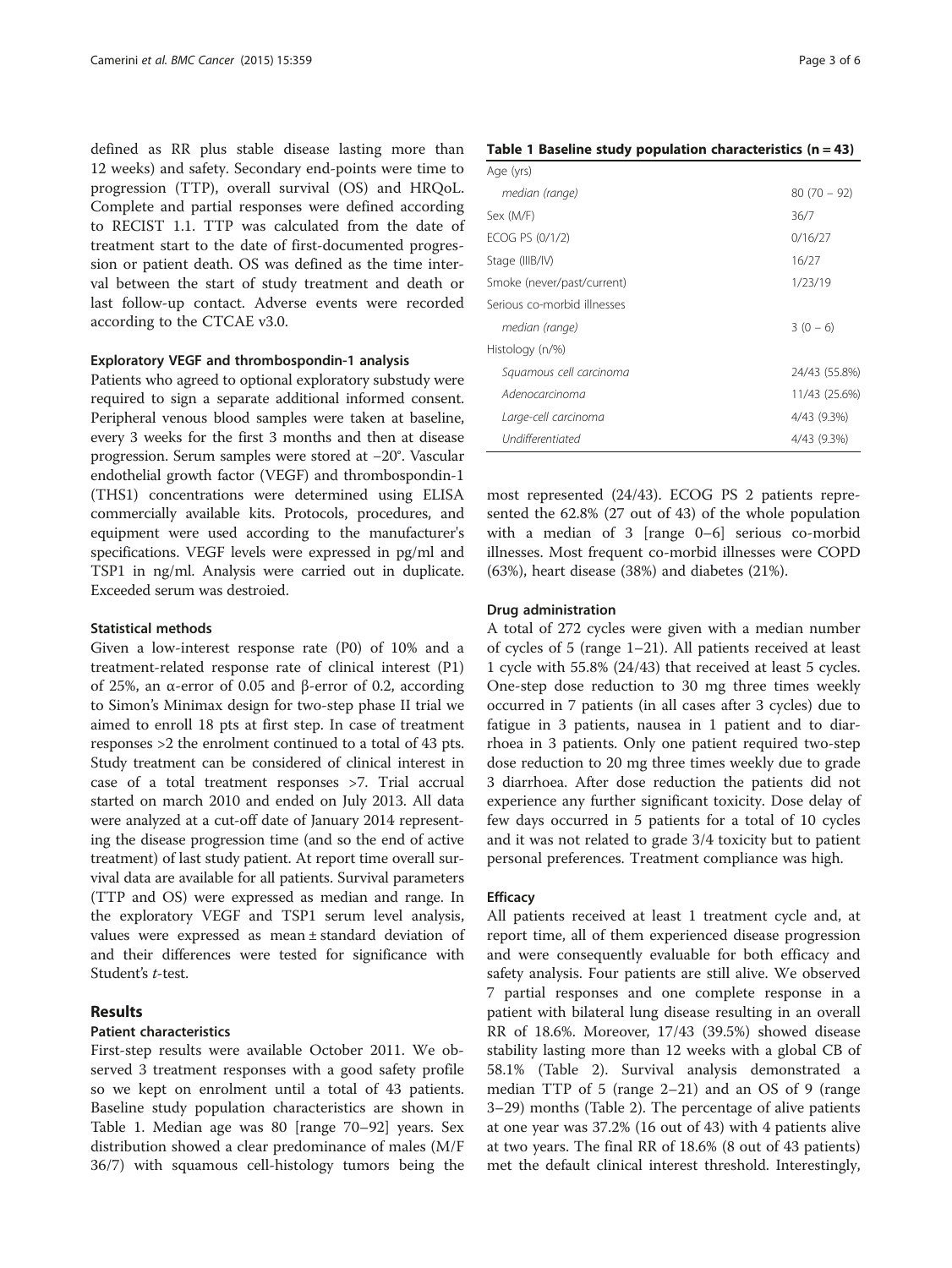<span id="page-3-0"></span>

|  | Table 2 Clinical efficacy data at final analysis on 43 patients |  |  |  |
|--|-----------------------------------------------------------------|--|--|--|
|--|-----------------------------------------------------------------|--|--|--|

| $1/43 - 2.3%$                                                                                                                                                                                                                  |
|--------------------------------------------------------------------------------------------------------------------------------------------------------------------------------------------------------------------------------|
| 7/43 - 16.3%                                                                                                                                                                                                                   |
| 17/43 - 39.5%                                                                                                                                                                                                                  |
| 18/43 - 41.9%                                                                                                                                                                                                                  |
| 25/43 - 58.1%                                                                                                                                                                                                                  |
| $8/43 - 18.6%$                                                                                                                                                                                                                 |
| $5$ [2 - 21] months                                                                                                                                                                                                            |
| $9$ [3 - 29] months                                                                                                                                                                                                            |
|                                                                                                                                                                                                                                |
| 16/43 - 37.2%                                                                                                                                                                                                                  |
| $4/43 - 9.3%$                                                                                                                                                                                                                  |
| and the control of the control of the control of the control of the control of the control of the control of the control of the control of the control of the control of the control of the control of the control of the cont |

 $CR = complete response$ ;  $PR = partial response$ ;  $SD = stable disease$ ;  $PD =$  disease progression;  $ORR =$  overall response rate;  $TTP =$  time to progression; OS = overall survival.

13 out of 43 (30.2%) patients received a second-line treatment and 4 out of 43 (9.3%) a third-line one.

#### Toxicity and quality of life

Study treatment was extremely safe. Grade (G) 3/4 toxicities were rare (two episodes of G3 diarrhoea, one of not-febrile G3 neutropenia, one G3 mucositis, one G3 anemia and two G3 fatigue on a total of 272 cycles delivered). Regardless of severity main toxicities observed were anemia in 44%, fatigue in 32.4%, diarrhoea 10.5%, nausea 8%, vomiting 5% (Table 3). There was no treatment-related death and none of the study patients required hospitalization for treatment-related adverse events. Moreover, during treatment no patient required blood or platelet transfusions or intravenous antibiotics and granulocyte colony-stimulating factors were not

Table 3 All grade (left column) and grade 3/4 (right column) treatment-related toxicities at final analysis ( $n = 43$ )

| <b>Toxicity</b>      | All grade | Grade 3-4 |
|----------------------|-----------|-----------|
| non-hematological    |           |           |
| Fatigue              | 32.4%     | $0.1\%$ * |
| Nausea               | 8.0%      | $0\%$     |
| Vomiting             | 5.0%      | 0%        |
| Diarrhea             | 10.5%     | $0.1\%$ * |
| <b>Mucositis</b>     | 4.5%      | $0.1\%$ * |
| Sensorial neuropathy | 2.4%      | $0\%$     |
| hematological        |           |           |
| Anemia               | 44.0%     | $0.1\%$ * |
| Leukopenia           | 3.2%      | $0\%$     |
| Neutropenia          | 4.0%      | $0.1\%$ * |

\*Rounded to 0.1%.

used. Only the patient that experienced grade 3 notfebrile neutropenia received oral antibiotics prophylaxis for 5 days. FACT-L v4 scores did not significantly vary during treatment.

#### VEGF and thrombospondin-1 analysis

Serum levels of VEGF and TSP1 were assessed in 28 patients. Baseline VEGF levels significantly differ between nonresponders ( $n = 12$ ) vs responders (including SD  $>12$  weeks) patients (n = 16)  $(303.8 \pm 128.6 \text{ vs } 660.9 \pm 280.4 \text{ pg/ml};$  $p = 0.04$ ). Time course analysis did not show any significant change in VEGF levels in whole population or in responders patients while in non-responders group  $(n = 12)$  we observed a clear increase during treatment until early disease progression  $(303.8 \pm 128.6 \text{ vs } 579.3 \pm 128.6 \text{ vs } 129.3 \pm 128.6 \text{ vs } 129.3 \pm 128.6 \text{ vs } 129.3 \pm 128.6 \text{ vs } 129.3 \pm 128.6 \text{ vs } 129.3 \pm 128.6 \text{ vs } 129.3 \pm 128.6 \text{ vs } 129.3 \pm 128.6 \text{ vs } 129.3 \pm 128.6 \text{$ 181.2 vs  $498.0 \pm 211.6$  vs  $633.4 \pm 151.8$  pg/ml;  $p = 0.02$ ) (Figure 1). No difference in baseline levels between patients groups or in time course variation were observed for TSP1 levels.

#### **Discussion**

The selection of optimal systemic treatment for elderly patients with advanced NSCLC should rely on both personal (including PS, comorbidities, polypharmacy) and surrounding (familial and social features ) issues making treatment choice as an hard challenge [\[3\]](#page-5-0). The best treatment for elderly patients or those with low PS is still debated with single agent chemotherapy being one of the preferred options to treat these patients [[11](#page-5-0)].

Oral vinorelbine could be an attractive option. In fact, with the assumption of an equal efficacy, patients expressed a preference for oral over intravenous chemotherapy [[12,13](#page-5-0)] and the oral formulation could potentially lesser nearly half of the major patient concerns about chemotherapy [\[14,15\]](#page-5-0).

Our results showed that single agent metronomic oral vinorelbine is a feasible option as first-line treatment in elderly patients with advanced NSCLC. Safety issues are of primary importance in this setting We observed rare

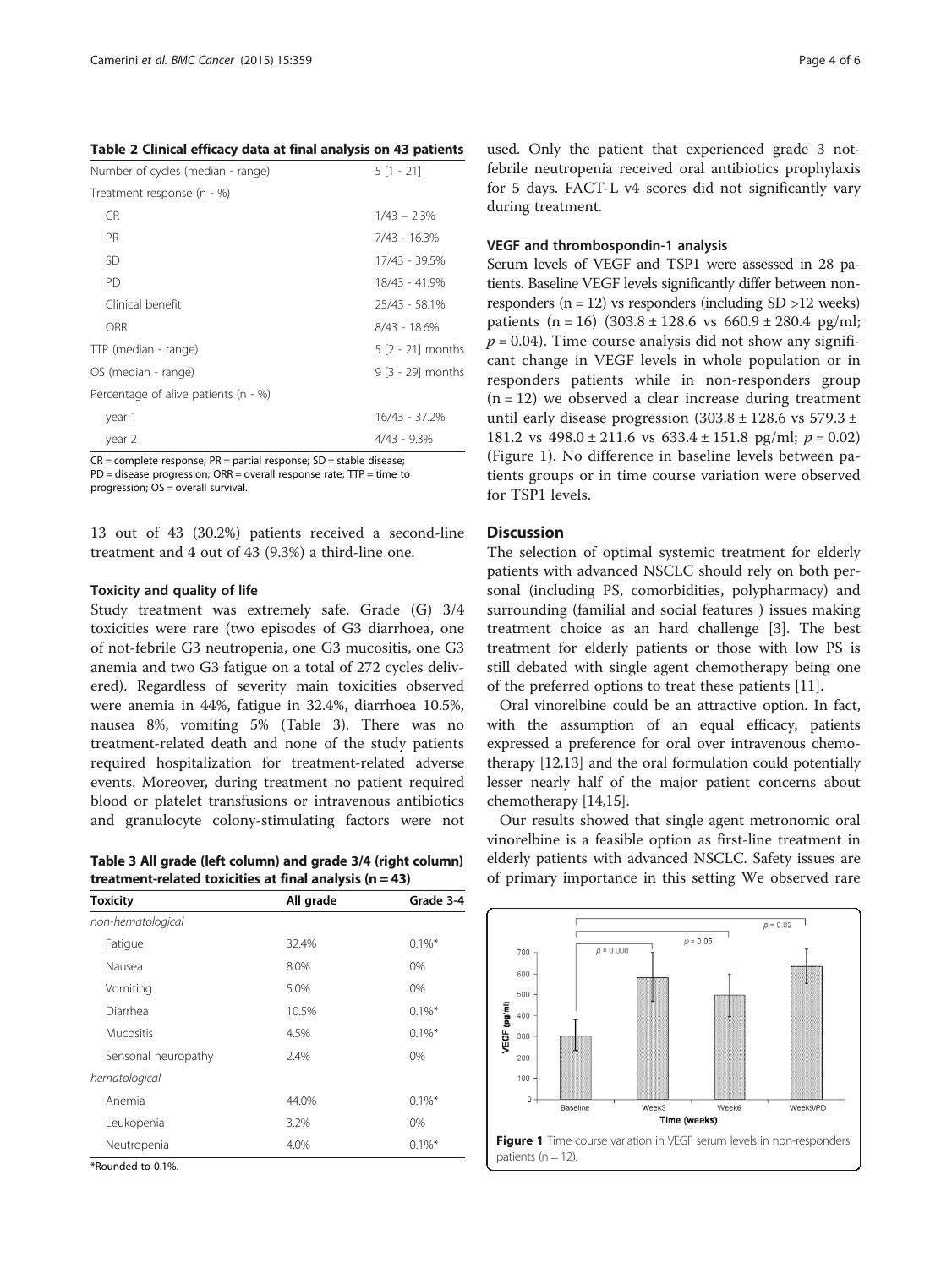grade 3 toxicity making our schedule extremely well tolerated (Table [3\)](#page-3-0). On a total of 272 cycles administered we did not observe any grade 4 toxicity; we only observed two episodes of G3 diarrhoea, one of not-febrile G3 neutropenia, one G3 mucositis, one G3 anemia and two G3 fatigue with and acceptable rate of low grade both hematological and not-hematological toxicities never interfering with treatment, patient dietary intake, daily life or non-study drug administration and without any treatment-related death or hospitalization. Patients did not report any worsening of their QoL scores.

Coupled with the excellent toxicity profile we observed an interesting activity of oral metronomic vinorelbine with an overall RR of 18.6% with 7 partial and one complete responses and a global CB of 58.1%. Survival data were also encouraging with a median TTP of 5 and a median OS of 9 months. Notably, study population is made of "real" elderly patients with a median age of 80 years, a significant number of serious comorbidities and a low PS in more than half of cases.

MILES trial [[16\]](#page-5-0) showed that first-line single agent vinorelbine or gemcitabine resulted in an OS ranging from 28 to 36 weeks with a TTP of 17–18 weeks. Previous ELVIS trial [[5\]](#page-5-0) demonstrated an absolute survival advantage of vinorelbine plus best supportive care (BSC) over BSC alone with an OS of 28 weeks. In both trials mean age was 74 years with a percentage of PS 2 patients less than 25%. Characteristics of our population are quite different with a median age of 80 years and a proportion of PS 2 patients more than 50%. Oral vinorelbine has been also tested with weekly schedules in 56 chemo-naive NSCLC elderly patients. Grade 3/4 neutropenia was reported in 11/17 out of 56 patients (20/30% of total population respectively) with only 1 febrile neutropenia. Six partial responses and 25 SD were recorded with a median overall survival of 8.2 months [\[17\]](#page-5-0). For discussion purposes only, it could be of interest to compare our results with those of the aforementioned ELVIS, MILES (single agent vinorelbine arm) and Gridelli et al. [[17\]](#page-5-0) trials in terms of final outcome (approximating OS in weeks). Bearing in mind the different populations, OS was similar (36, 28, 36, 33 and weeks respectively) thus confirming activity of metronomic schedule in real world elderly patients.

In last few years new data on the role of doublet platinum based chemotherapy in elderly advanced NSCLC has emerged. Quoix et al. [[18](#page-5-0)] reported a survival advantage of the carboplatin and paclitaxel doublet versus monotherapy (gemcitabine or vinorelbine). Study population is still different from our with a percentage of PS 2 patient of 27% and a median age of 77; no mention about number of serious comorbid illnesses was reported. Notably, doublet arm was affected by a three-fold increase in toxic deaths and a similar increase in febrile neutropenia

and decrease in neutrophil count. Our results cannot be directly compared with French experience. Target population of our study is different from Quoix study. Basically, all study patients were considered eligible to receive platinum as entry criteria while ours did not due to older age, serious comorbidities and low PS. So, as a possible statement, if a patient is deemed fit to platinum doublet he should receive it but, if not, single agent metronomic oral vinorelbine can be an active option. Oral weekly vinorelbine has been widely used in the treatment of NSCLC [[19](#page-5-0)] with a good safety profile. Our data seem to indicate that its metronomic administration can lead to a gain in activity without worsening safety profile. Notably, with the proposed schedule we higher the cumulative dose and, given the dose-effect relationship, we can so suppose to obtain a gain in efficacy. In contrast, delivering such an increased cumulative dose did not affect safety disproving the dose-toxicity relationship. Metronomic administration could so allow us to give an active treatment even in frail patients but still judged suitable for a treatment.

Subgroup analysis of VEGF serum levels gave us some interesting hints. Not-responders patients showed a low baseline VEGF levels respect to responder ones in contrast with Briasuolis et al. [\[8](#page-5-0)]. Interestingly, in not-responder patients we observed a rapid increased in VEGF levels kept until disease progression while in responder-ones VEGF levels resulted unchanged. Given the cytostatic/ non-cytotoxic action of metronomic treatment interfering with cancer neo-angiogenesis processes [\[7\]](#page-5-0) we can suppose that in responder patients study treatment can effectively stop tumor growth by limiting neo-angiogenesis and so we do not observe any VEGF level increase. In not-responder ones treatment is uneffective, newly formed endothelial tumor cells spread and we observe an increased VEGF levels contributing to a rapid disease progression.

#### Conclusions

This is the first trial testing metronomic schedule in a selected population of elderly advanced NSCLC patients. Our results highlighted the safety of metronomic oral vinorelbine in real world setting of elderly patients with an interesting activity and favourable QOL data. Oral metronomic vinorelbine could so represent a treatment option in elderly patient unfit for a platinum doublet but still suitable for an active treatment.

#### Abbreviations

NSCLC: Non-small cell lung cancer; VNR: Vinorelbine; MC: Metronomic chemotherapy; EGFR: Epidermal grow factor receptor; CT: Computed tomography; HRQoL: Health-related quality of life; COPD: Chronic obstructive pulmonary disease; RR: Response rate; CB: Clinical benefit; TTP: Time to progression; OS: Overall survival; VEGF: Vascular endothelial growth factor; THS1: Thrombospondin-1; G: Grade.

#### Competing interests

The authors declare that they have no competing interests.